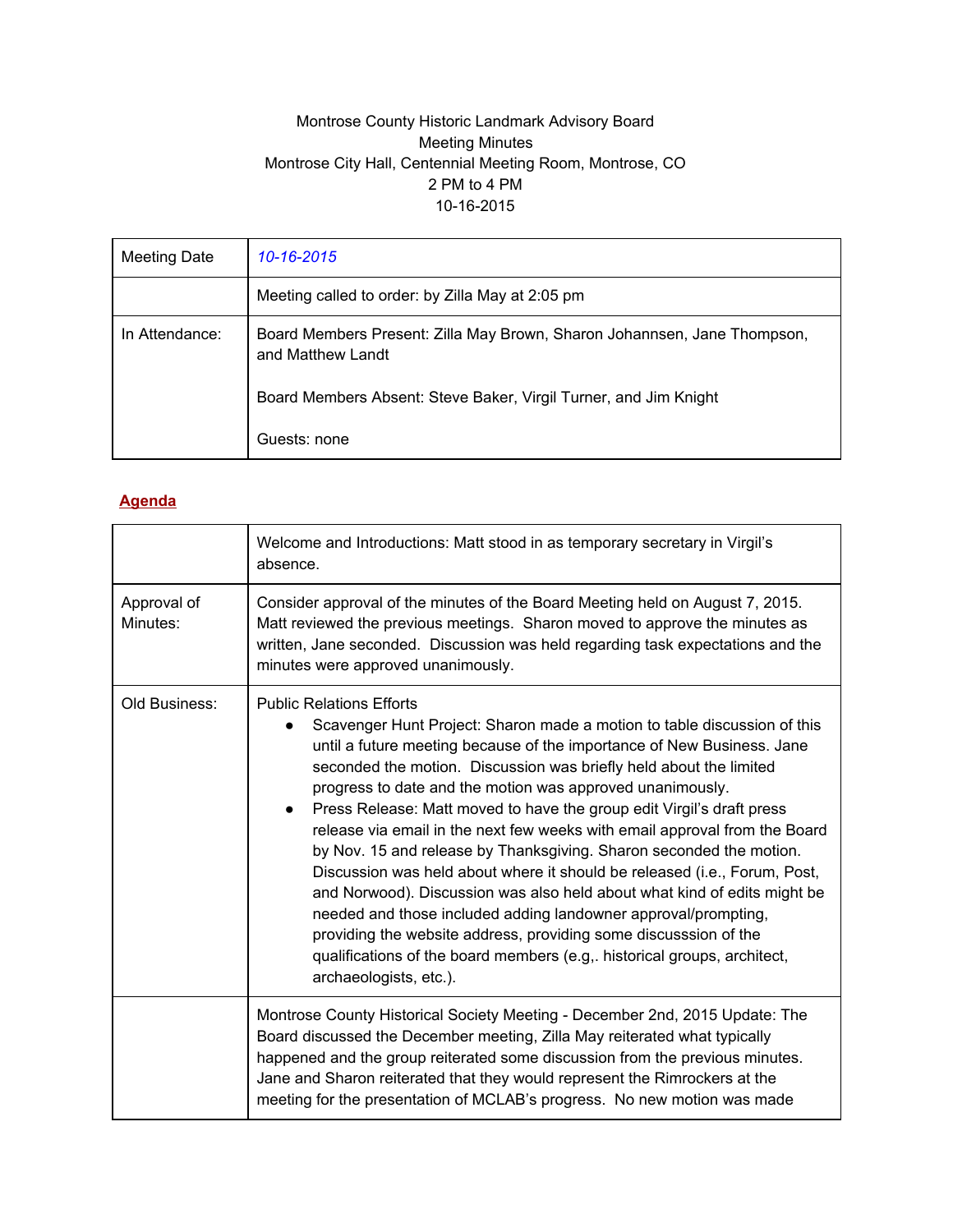|                     | since all discussion revolved around discussion held at the August 7, 2015<br>meeting.                                                                                                                                                                                                                                                                                                                                                                                                                                                                                                                                                                                                                                                                                                                                                                                                                                                                                                                                                                                                                                                                                                                                                                                                                                                                                                                                                                                |  |  |  |
|---------------------|-----------------------------------------------------------------------------------------------------------------------------------------------------------------------------------------------------------------------------------------------------------------------------------------------------------------------------------------------------------------------------------------------------------------------------------------------------------------------------------------------------------------------------------------------------------------------------------------------------------------------------------------------------------------------------------------------------------------------------------------------------------------------------------------------------------------------------------------------------------------------------------------------------------------------------------------------------------------------------------------------------------------------------------------------------------------------------------------------------------------------------------------------------------------------------------------------------------------------------------------------------------------------------------------------------------------------------------------------------------------------------------------------------------------------------------------------------------------------|--|--|--|
| <b>New Business</b> | Landmark Consideration - Vestal House:<br>The application was reviewed and discussed. Questions brought to the<br>Board's attention included the process of approval - and all were in<br>agreement that the process included 1) submittal and approval by the<br>applicant to MCLAB, 2) that MCLAB would submit approved applications to<br>the County Commissioners, 3) that the County Commissioners would seek<br>approval of the application at a public meeting.<br>Regarding the Vestal House application, the largest concerns were that the<br>Board is hoping to elicit stories about the historic places of Montrose<br>County and that the initial application for the Vestal House did not present<br>sufficient history to place the house in its historical context (e.g., the<br>application did not provide a clear chronology of historical ownership of the<br>house). Jane and Sharon presented the applicant's concerns that the form<br>provided unclear direction about what kind of details were being requested.<br>None of the present Board members had concerns about the eventual<br>placement of the Vestal House as a Montrose County Landmark and the<br>Board reiterated that they could assist applicants in finalizing the form if<br>sufficient history was provided, either written or verbal. Edits were returned<br>to the applicant via Sharon and Jane and the application process was<br>tabled until such edits were made. |  |  |  |
| <b>Action Items</b> | Review Action Items: All items remain works in progress.                                                                                                                                                                                                                                                                                                                                                                                                                                                                                                                                                                                                                                                                                                                                                                                                                                                                                                                                                                                                                                                                                                                                                                                                                                                                                                                                                                                                              |  |  |  |
|                     | Next meeting date: Next meeting was set for Nov. 6th between 2-4 pm in the<br>Centennial Room. Zilla May said she would check on the availability of the room<br>and let everyone know if it was not available.                                                                                                                                                                                                                                                                                                                                                                                                                                                                                                                                                                                                                                                                                                                                                                                                                                                                                                                                                                                                                                                                                                                                                                                                                                                       |  |  |  |
|                     | Meeting was adjourned at: Matt motioned to end the meeting. Jane seconded the<br>motion. There was no discussion and the motion was unanimously approved at<br>3:58 pm.                                                                                                                                                                                                                                                                                                                                                                                                                                                                                                                                                                                                                                                                                                                                                                                                                                                                                                                                                                                                                                                                                                                                                                                                                                                                                               |  |  |  |

#### **Minutes from Previous Meeting**

### **See minutes at:**

https://docs.google.com/document/d/1k1aSHCZgnTw8jFgq2P-XSoQFhCJrqOHp\_RVI8km-Cao/edit?usp= [sharing](https://docs.google.com/document/d/1k1aSHCZgnTw8jFgq2P-XSoQFhCJrqOHp_RVI8km-Cao/edit?usp=sharing)